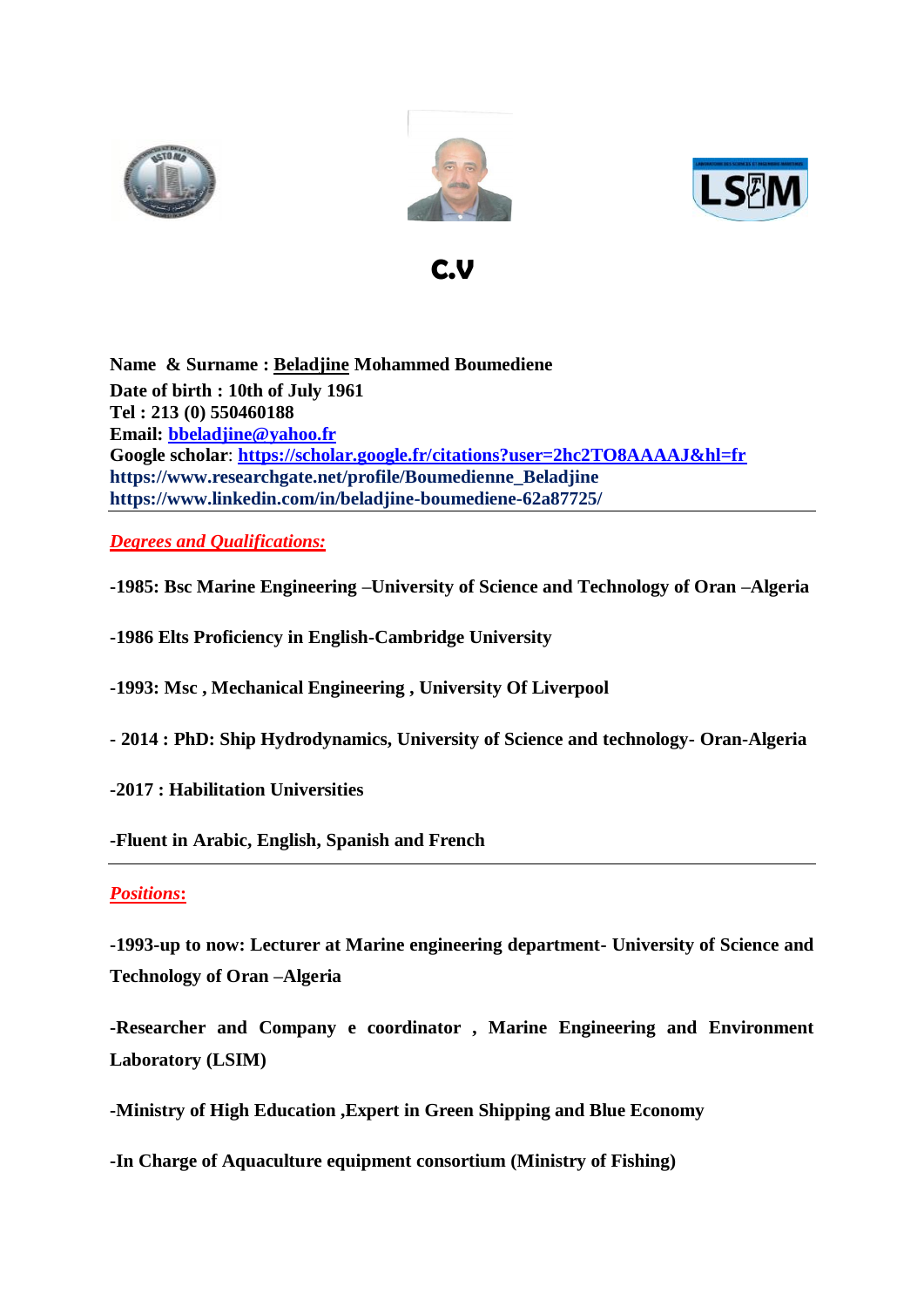**-In Charge of shipbuilding and reparation cluster(Ministry of Fishing)**

**-ENERGIM , Marine and industrial engineering office**

**-Lecturer in EMSHIP program, University of Liege ,Belgium**

**2005-2015: Head of Degree program in propulsion systems.**

**2005-2016: Head of master degree in management of ship propulsion systems** 

**2015- 20017: Vice dean at the Mechanical Engineering Faculty,USTO university**

**2017-up to now: Trainer in Cryogenics at Safir Spa, Sonatrach Company**

**2018-up to now: Consultant at Safir Spa, Sonatrach Company**

**2018 ,2019 Member of the steering committee of NAPEC 2019**

**2017: Visiting professor at University of Cadiz -UCA (Spain)**

**2018: Visiting professor at University of Liege -ULG (Belgium)/ ANAST/Ship Design**

**2018: Visiting professor at University polytechnic of Cartagena -UPCT (Spain)**

**2019: Visiting professor at University of Liege -ULG (Belgium) )/ ANAST/Ship Design**

**2019: European Program AFAQ /Professional Master in Port and ship Management**

**2020: Visiting professor at University of Liege -ULG (Belgium)/Visio Conference)/ ANAST/Ship Design**

**-------------------------------------------------------------------------------------------------------------**

#### *Teaching Activities:*

**Engineer Courses: Marine Diesel Engine and Auxiliaries. Internship Ccoordinator. Diploma Courses: Ship Room Machinery. Degree Courses: Propulsion Systems. Master courses: fuel consumption optimization and emissions reduction, dual fuel engines.Ship Management, Alternative fuels**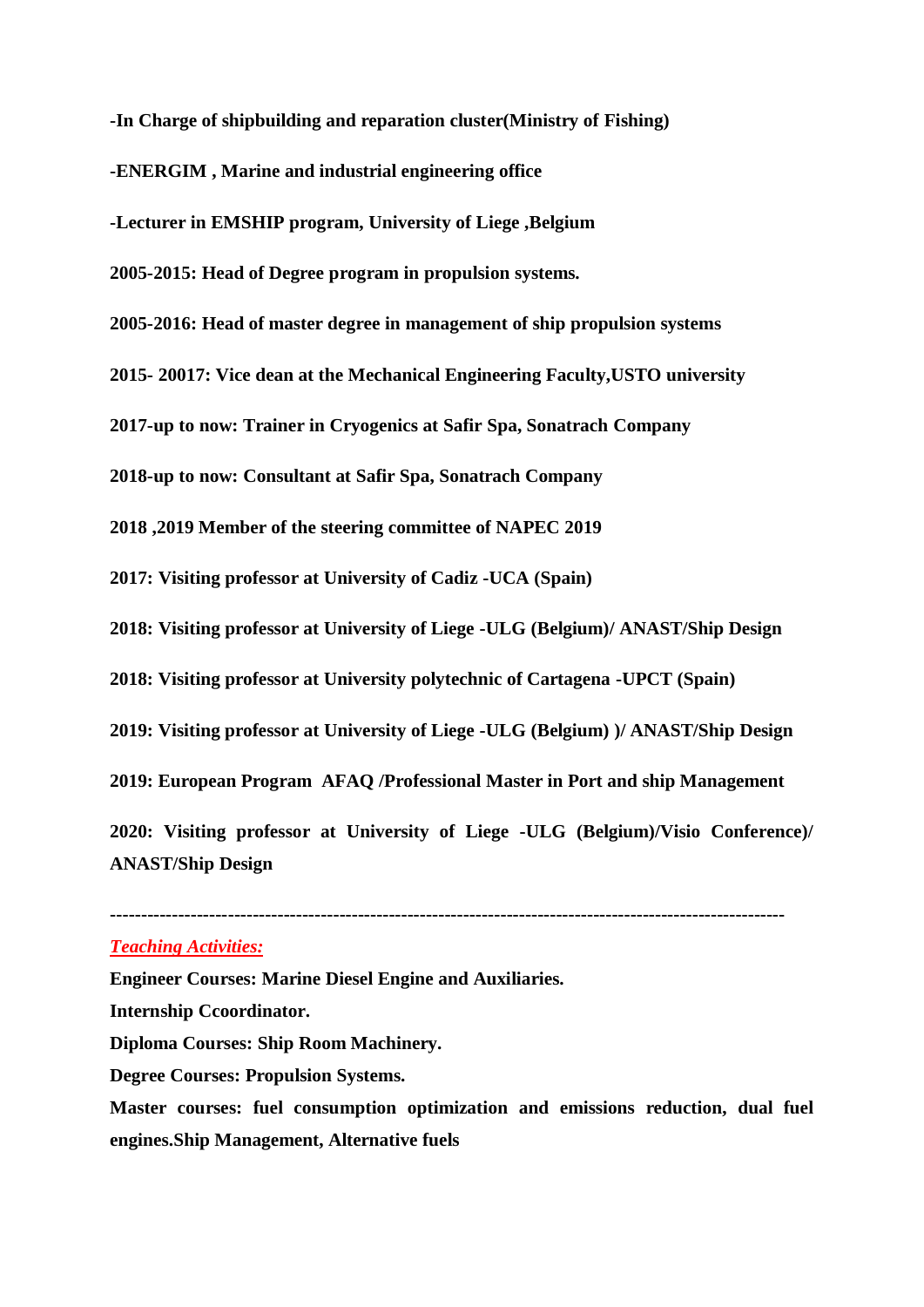## *Supervising***:**

**Engineers: 25 Final Year Project Diploma: 60 Final Year Project Master Degree: 55 Final Year Project PhD Thesis: 04**

## *Training activities :*

**2016: Port of Ghazaouet (Algeria)/ Port Management. 2017: Port of Oran (Algeria)/ Incoterms 2019 : Elaboration of Academic and Professional Programs for a Master Degree in Port , ship and Transport Management (EU-AFEQ collaboration)**

**-----------------------------------------------------------------------------------------------------------------**

## *Research Topics:*

**-Ship energy Management.**

**-Reducing ship emissions.**

**-Ship propulsion Systems innovations** 

**-Cryogenics**

**-Strategy in ship transportation (Med Sea)** 

**-Regulation and protecting marine environment.** 

**-Port and Maritime transport Management**

#### *Recent publications and conferences:*

**2011 Beladjine M.B., Ouadha A., Benabdesselam Y., Adjlout L., 2011, Exergy analysis of an LNG bog re-liquefaction plant, Paper accepted for:** *The23rd IIR International Congress of Refrigeration***, August 22-28, Prague, Czech Republic.** 

**2013 Beladjine M.B.,Ouadha a.,Adjlout L.,2013,Performance analysis of Oxygen refrigerant in an LNG BOG re-liquefaction Plant, Procedia Computer Science, Volume 19, 2013, Pages 762-769,SEIT Halifax, Canada;06/2013**

**2014 Beladjine B.M, Casa Mediterráneo conferencia "El papel de Argelia en el desarrollo del Sector Marítimo en el Mediterráneo" Alicante, España**

**2015 Beladjine et al, On the Use of the Periodicity Condition In CROSS-FLOW TUBE,**